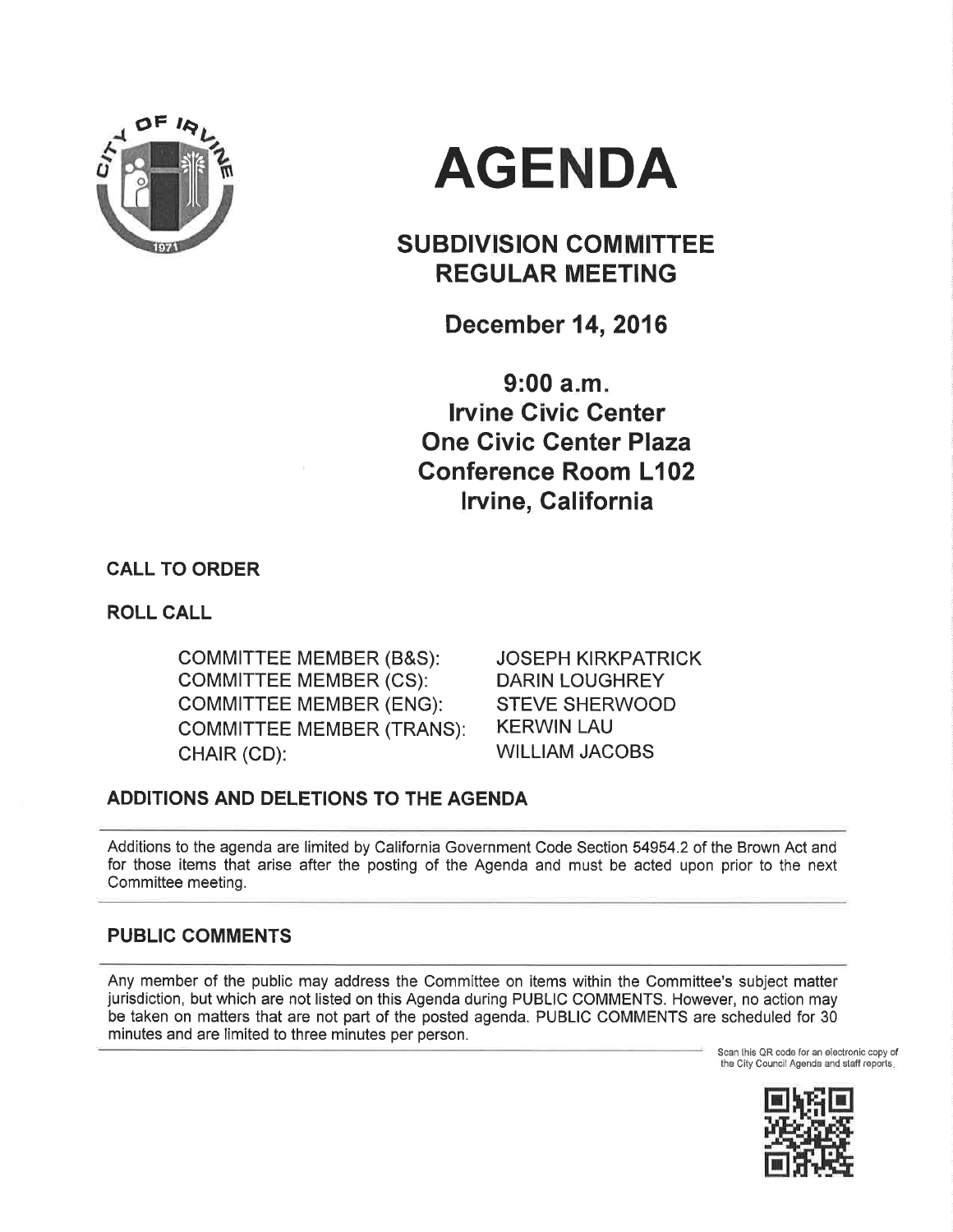# COMMITTEE BUSINESS

# 1. APPROVAL OF COMMITTEE MINUTES

### RECOMMENDED ACTION:

- 1. Approve the Minutes of the Regular Meeting of the Subdivision Committee held on October 12.
- 2. Approve the Minutes of the Regular Meeting of the Subdivision Committee held on November 23.

# PUBLIC MEETING

 $3 -$ VESTING TENTATIVE TRACT MAPS 18009 THROUGH 18014, 18016 AND 18019 LOCATED IN NEIGHBORHOOD 3 OF ORCHARD HILLS (PLANNING AREA <sup>1</sup>)

# RECOMMENDED ACTION:

- 1. Open public meeting; receive public input; Committee comments and questions.
- 2. Close public meeting.
- 3. Adopt RESOLUTION NO. 16-996 A RESOLUTION OF THE SUBDIVISION COMMITTEE OF THE CITY OF IRVINE, CALIFORNIA, RECOMMENDING PLANNING COMMISSION APPROVAL OF VESTING TENTATIVE TRACT MAP 18009 (FILE NO. 00674560-pTT) TO CREATE 25 NUMBERED LOTS FOR DETACHED CONDOMINIUM RESIDENTIAL DEVELOPMENT AND 38 LETTERED LOTS FOR LANDSCAPING AND VEHICULAR ACCESS ON 16.91 GROSS ACRES, LOCATED IN NEIGHBORHOOD 3 OF PLANNING AREA 1; FILED BY IRVINE COMMUNITY DEVELOPMENT COMPANY
- 4. Adopt RESOLUTION NO. 16-997 A RESOLUTION OF THE SUBDIVISION COMMITTEE OF THE CITY OF IRVINE, CALIFORNIA, RECOMMENDING PLANNING COMMISSION APPROVAL OF VESTING TENTATIVE TRACT MAP 18010 (F|LE NO. 00674566-PTT) TO CREATE 86 NUMBERED LOTS FOR SINGLE FAMILY DETACHED RESIDENTIAL DEVELOPMENT AND 20 LETTERED LOTS FOR LANDSCAPING AND VEHICULAR ACCESS ON 14.75 GROSS ACRES, LOCATED IN NEIGHBORHOOD 3 OF PLANNING AREA 1; FILED BY IRVINE COMMUNITY DEVELOPMENT COMPANY
- 5. Adopt RESOLUTION NO. 16-998 A RESOLUTION OF THE SUBDIVISION COMMITTEE OF THE CITY OF IRVINE, CALIFORNIA, RECOMMENDING PLANNING COMMISSION APPROVAL OF VESTING TENTATIVE TRACT MAP 18011 (F|LE NO.00680841-pTT) TO CREATE 25 NUMBERED LOTS FOR DETACHED CONDOMINIUM RESIDENTIAL DEVELOPMENT AND 36 LETTERED LOTS FOR LANDSCAPING AND VEHICULAR ACCESS ON 12.17 GROSS ACRES, LOCATED IN NEIGHBORHOOD 3 OF PLANNING AREA 1; FILED BY IRVINE COMMUNITY DEVELOPMENT COMPANY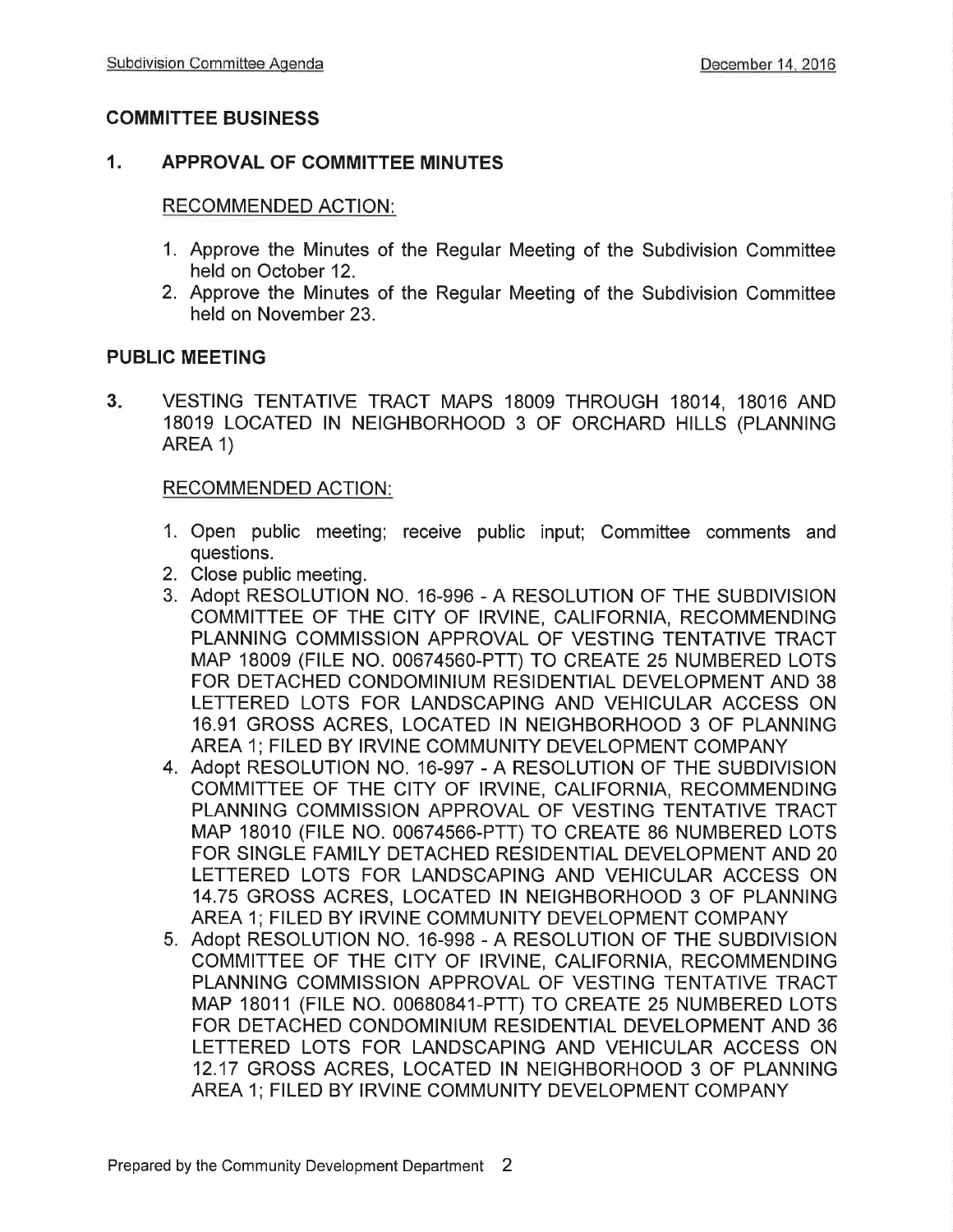- 6. Adopt RESOLUTION NO. 16-999 A RESOLUTION OF THE SUBDIVISION COMMITTEE OF THE CITY OF IRVINE, CALIFORNIA, RECOMMENDING PLANNING COMMISSION APPROVAL OF VESTING TENTATIVE TRACT MAP 18012 (FILE NO. 00674570-PTT) TO CREATE 30 NUMBERED LOTS FOR DETACHED CONDOMINIUM RESIDENTIAL DEVELOPMENT AND 46 LETTERED LOTS FOR LANDSCAPING AND VEHICULAR ACCESS ON 15.60 GROSS ACRES, LOCATED IN NEIGHBORHOOD 3 OF PLANNING AREA 1; FILED BY IRVINE COMMUNITY DEVELOPMENT COMPANY
- <sup>7</sup>. Adopt RESOLUTION NO. 16-1000 A RESOLUTION OF THE SUBDIVISION COMMITTEE OF THE CITY OF IRVINE, CALIFORNIA, RECOMMENDING PLANNING COMMISSION APPROVAL OF VESTING TENTATIVE TRACT MAP 18013 (F|LE NO. 00674581-PTT) TO CREATE 75 NUMBERED LOTS FOR SINGLE FAMILY DETACHED RESIDENTIAL DEVELOPMENT AND 14 LETTERED LOTS FOR LANDSCAPING AND VEHICULAR ACCESS ON 12.35 GROSS ACRES, LOCATED IN NEIGHBORHOOD 3 OF PLANNING AREA 1; FILED BY IRVINE COMMUNITY DEVELOPMENT COMPANY
- 8. Adopt RESOLUTION NO. 16-1001 A RESOLUTION OF THE SUBDIVISION COMMITTEE OF THE CITY OF IRVINE, CALIFORNIA, RECOMMENDING PLANNING COMMISSION APPROVAL OF VESTING TENTATTVE TRACT MAP 18014 (F|LE NO. 00674591-pTT) TO CREATE 60 NUMBERED LOTS FOR SINGLE FAMILY DETACHED RESIDENTIAL DEVELOPMENT AND 15 LETTERED LOTS FOR LANDSCAPING AND VEHICULAR ACCESS ON 9.7 GROSS ACRES, LOCATED IN NEIGHBORHOOD 3 OF PLANNING AREA 1; FILED BY IRVINE COMMUNITY DEVELOPMENT COMPANY
- 9. Adopt RESOLUTION NO. 16-1002 A RESOLUTION OF THE SUBDIVISION COMMITTEE OF THE CITY OF IRVINE, CALIFORNIA, RECOMMENDING PLANNING COMMISSION APPROVAL OF VESTING TENTATTVE TRACT MAP 18016 (F|LE NO. 00674601-PTT) TO CREATE 96 NUMBERED LOTS FOR SINGLE FAMILY DETACHED RESIDENTIAL DEVELOPMENT AND 29 LETTERED LOTS FOR LANDSCAPING AND VEHICULAR ACCESS ON 18.1 GROSS ACRES, LOCATED IN NEIGHBORHOOD 3 OF PLANNING AREA 1; FILED BY IRVINE COMMUNITY DEVELOPMENT COMPANY
- 10. Adopt RESOLUTION NO. 16-1003 A RESOLUTION OF THE SUBDIVISION COMMITTEE OF THE CITY OF IRVINE, CALIFORNIA, RECOMMENDING PLANNING COMMISSION APPROVAL OF VESTING TENTATTVE TRACT MAP 18019 (F|LE NO. 00674596-PTT) TO CREATE 51 NUMBERED LOTS FOR SINGLE FAMILY DETACHED RESIDENTIAL DEVELOPMENT AND 11 LETTERED LOTS FOR LANDSCAPING AND VEHICULAR ACCESS ON 8.3 GROSS ACRES, LOCATED IN NEIGHBORHOOD 3 OF PLANNING AREA 1; FILED BY IRVINE COMMUNITY DEVELOPMENT COMPANY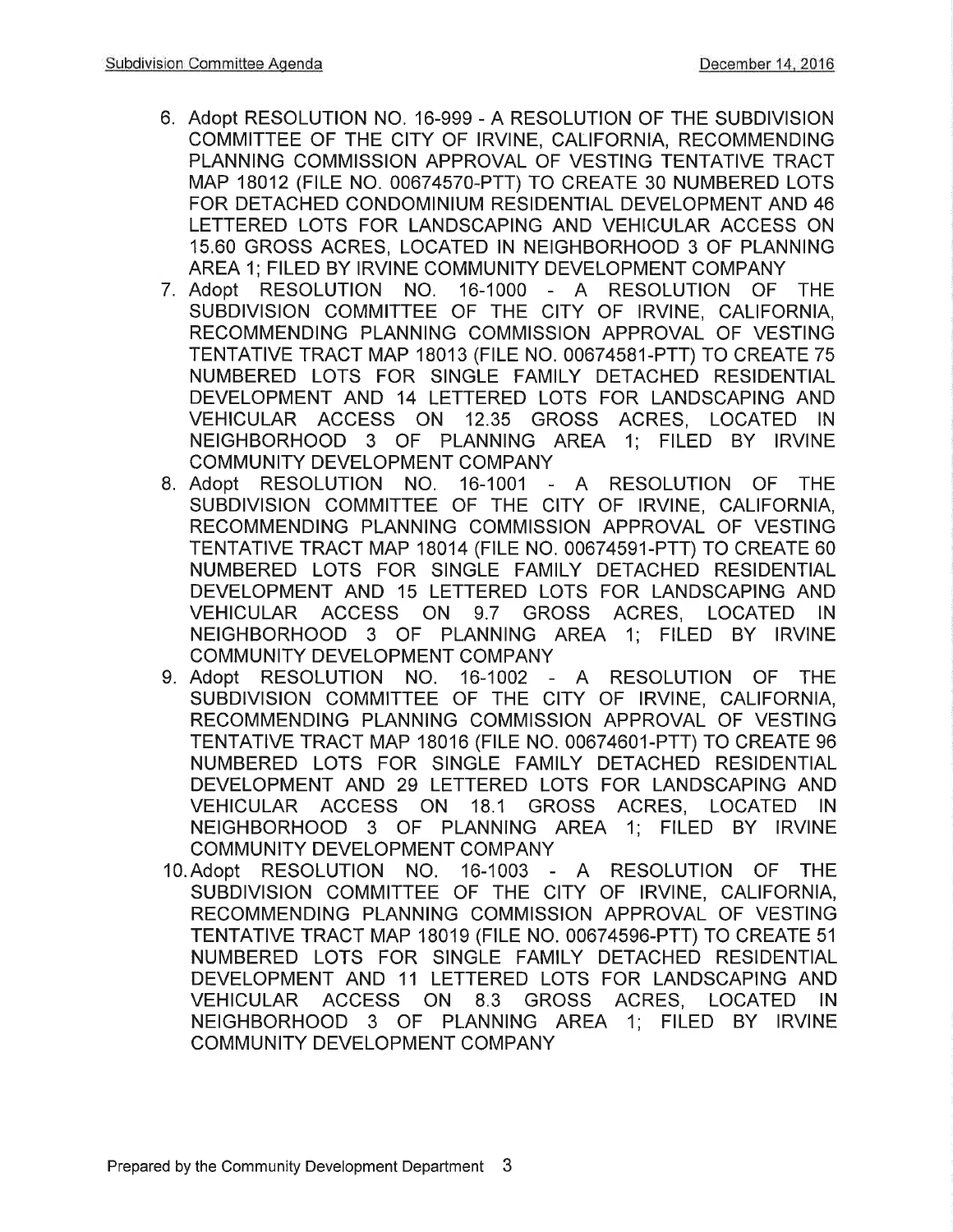# COMMITTEE MEMBER AND STAFF COMMENTS

#### ADJOURNMENT

The next Subdivision Committee meeting will be a Regular Meeting on Wednesday, December 14, 2016, at 9 a.m. Conference Room L102, lrvine City Hall, One Civic Center Plaza, Irvine, California.

#### IRVINE SUBDIVISION COMMITTEE GENERAL INFORMATION

#### **RESPONSIBILITY**

The Subdivision Committee is responsible for determining whether a proposed tentative tract or parcel map complies with the requirements and intent of the Subdivision Ordinance. The Subdivision Committee has the authority to approve, approve with conditions or modifications, or deny parcel maps, all of which require a public hearing. ln addition, the Subdivision Committee is a recommending body to the Planning Commission regarding tentative tract maps.

Staff reports are available in the Community Development Department for public review and copying. Please call the Recording Secretary to the Subdivision Committee at 949-724-6401 for assistance or any additional information.

#### HEARING PROCEDURES

For each hearing item on the agenda, the Chair of the Subdivision Committee will open the public hearing and receive the staff report. After asking any questions of staff, the Chair of the Subdivision Committee will invite interested parties, including the project applicant, to present testimony. There is a five minute time limit to address the Subdivision Committee with your comments. Following his/her own comments, the Subdivision Committee will close the public hearing or continue the project to the next hearing if additional information is required, lf the hearing is closed, the Subdivision Committee will adopt a resolution approving or denying the project. lf, in the future, you wish to challenge in court any of the matters on this agenda for which a public hearing is to be conducted, you may be limited to raising only those issues which you (or someone else) raised orally at the public hearing or in written correspondence received by the City at or before the hearing,

#### APPEALS

Any person who owns property or resides within 500 feet of the exterior boundaries of the subject property, the applicant, or a member of the City Council may appeal the determination of the Subdivision Committee to the City Council. All appeals must be in writing, state the reasons for the appeal and be submitted within 15 days of the decision to the City Clerk. The appeal shall be accompanied by a \$245 deposit. The City Council will hold a public hearing on the appeal within 60 days of receipt of the appeal, Decisions of the City Council are final.